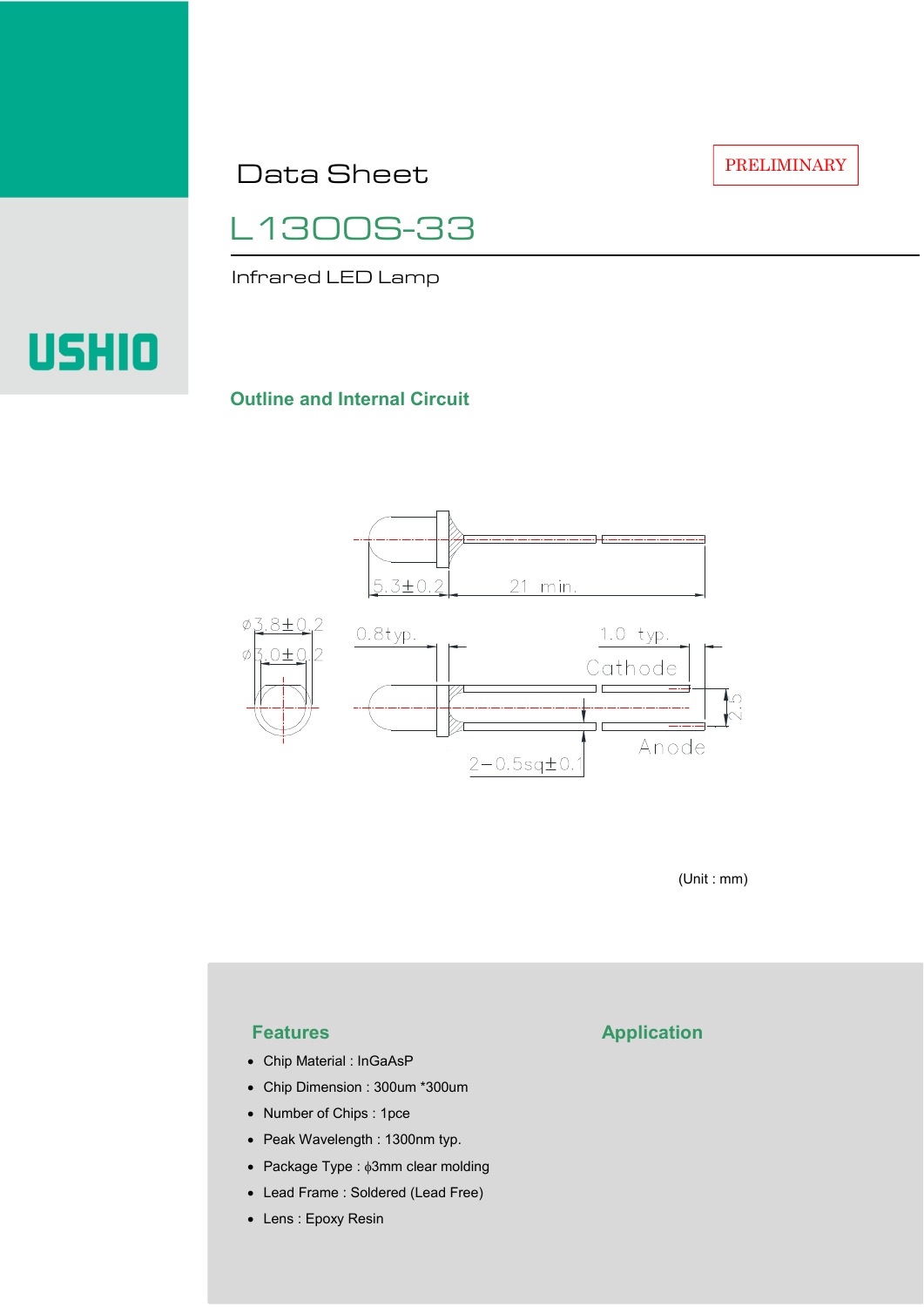

### **Absolute Maximum Ratings (Tc=25°C)**

| <b>Item</b>                  | <b>Symbol</b> | <b>Ratings</b>  | <b>Unit</b> |
|------------------------------|---------------|-----------------|-------------|
| Power Dissipation            | <b>PD</b>     | 130             | mW          |
| <b>Forward Current</b>       | IF            | 100             | mA          |
| <b>Pulse Forward Current</b> | <b>IFP</b>    | 1000            | mA          |
| Reverse Voltage              | VR.           | $\overline{5}$  | $\vee$      |
| <b>Thermal Resistance</b>    | Rthja         | 250             | K/W         |
| Junction Temperature         | Tj            | 120             | $^{\circ}C$ |
| <b>Operating Temperature</b> | Topr          | $-40 \sim +100$ | $^{\circ}C$ |
| Storage Temperature          | Tstg          | $-40 - +100$    | $^{\circ}C$ |
| <b>Soldering Temperature</b> | <b>TSOL</b>   | 265             | $^{\circ}C$ |

‡Pulse Forward Current condition : Duty 1% and Pulse Width=10us.

‡Soldering condition : Soldering condition must be completed with 3 seconds at 265°C.

# **Optical and Electrical Characteristics (Tc=25°C)**

| <b>Parameter</b>            | <b>Symbol</b>  | <b>Min</b> | <b>Typ</b> | <b>Max</b> | <b>Unit</b> | <b>Test Condition</b> |
|-----------------------------|----------------|------------|------------|------------|-------------|-----------------------|
| Forward Voltage             | <b>VF</b>      |            | 1.0        | 1.3        | $\vee$      | IF=50mA               |
|                             | <b>VFP</b>     |            | 1.7        |            |             | $IFP=1A$              |
| <b>Total Radiated Power</b> | P <sub>O</sub> |            | 9.0        |            | mW          | $IF=50mA$             |
|                             |                |            | 58         |            |             | $IFP=1A$              |
| Radiant Intensity           | IE             |            | 32         |            | mW/sr       | $IF=50mA$             |
|                             |                |            | 200        |            |             | $IFP=1A$              |
| Peak Wavelength             | $\lambda p$    | 1250       |            | 1350       | nm          | $IF=50mA$             |
| Half Width                  | Δλ             |            | 80         |            | nm          | $IF=50mA$             |
| Viewing Half Angle          | $\theta$ 1/2   |            | ±23        |            | deg.        | $IF=50mA$             |
| <b>Rise Time</b>            | tr             |            | 30         |            | ns          | $IF=50mA$             |
| <b>Fall Time</b>            | tf             |            | 70         |            | ns          | $IF=50mA$             |

‡Radiated Power is measured by G8370-85.

‡Radiant Intensity is measured by Ando Optical Multi Meter AQ2140 & AQ2742.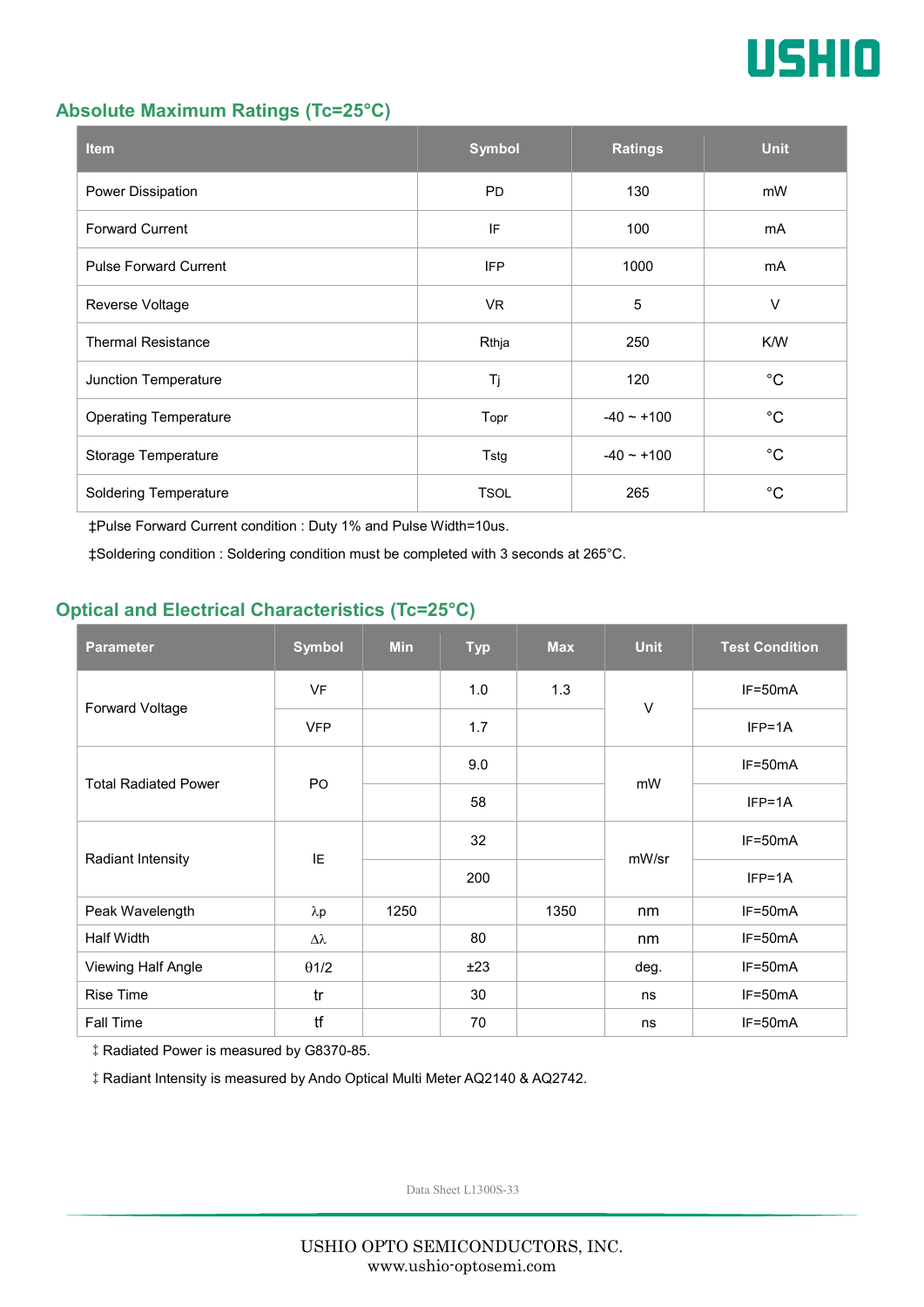

### **Typical Characteristic Curves**



#### **Forward Current - Forward Voltage**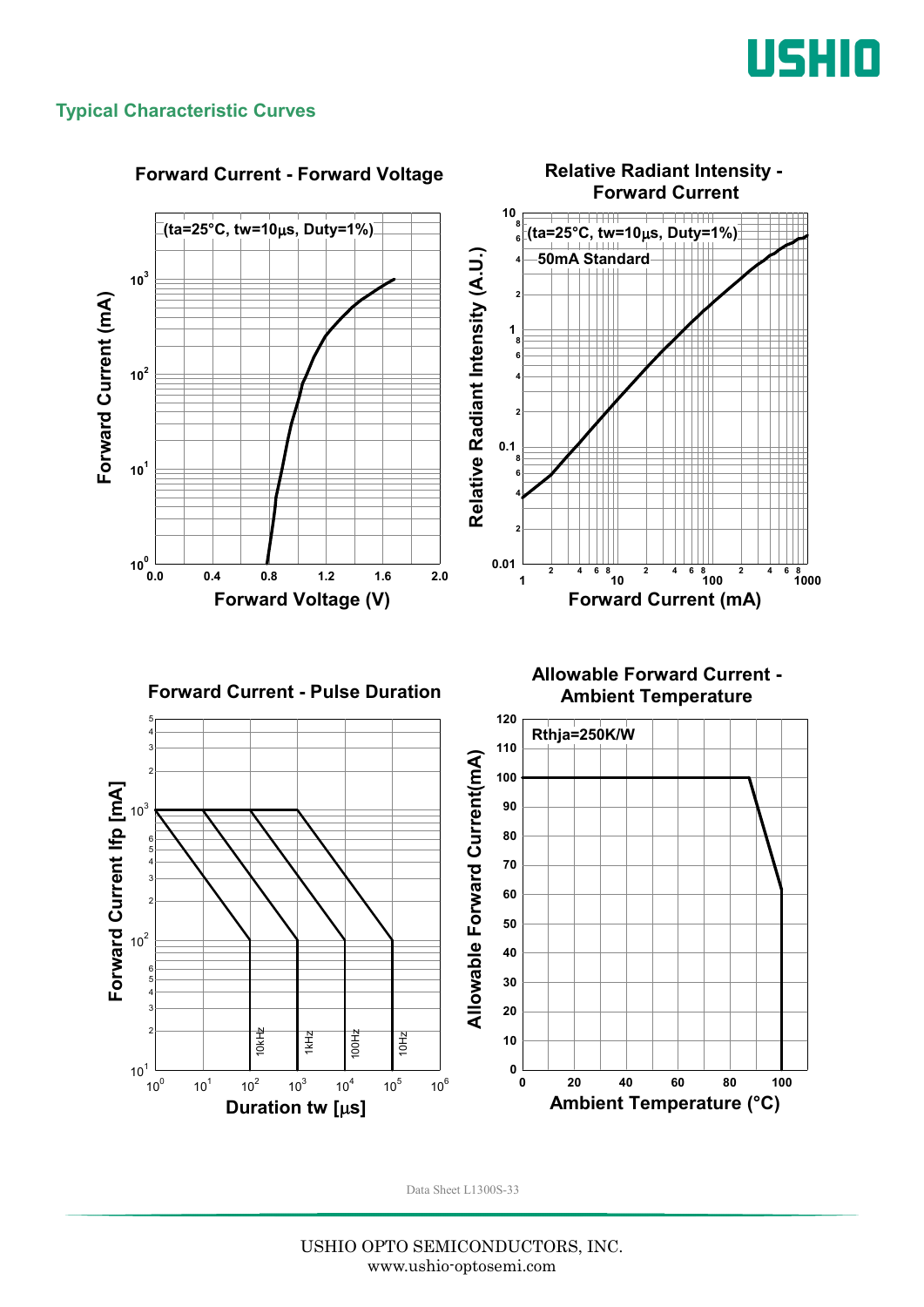



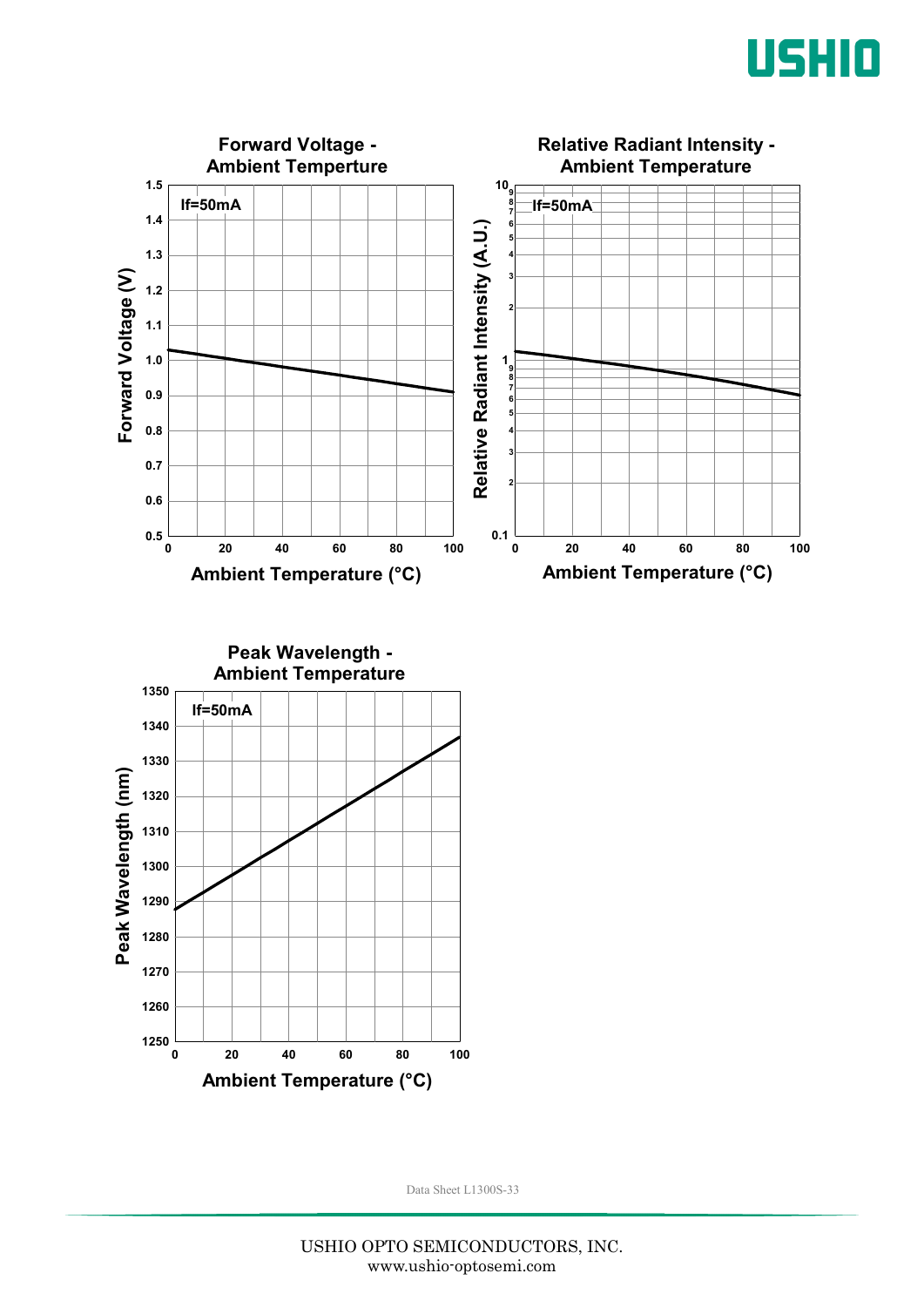